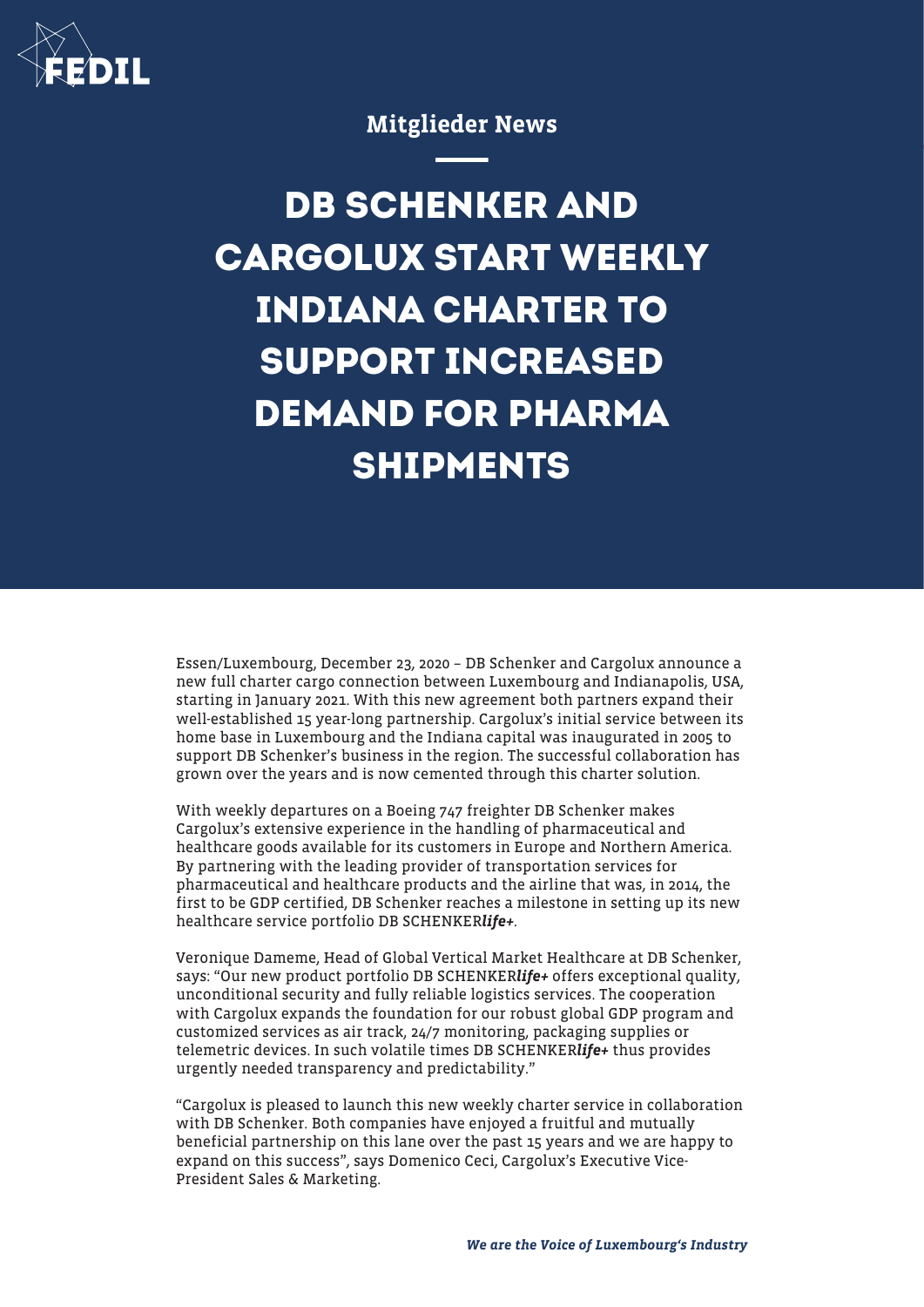

With pharma handling expertise throughout its network and a dedicated Healthcare Center in Luxembourg, Cargolux is the ideal partner for DB SCHENKERlife+ which has patient safety, quality and reliability in its DNA. The new weekly connection between Luxembourg and Indianapolis makes DB Schenker's portfolio of customizable services available in the world's regions with the highest demand for healthcare and pharmaceutical products and creates capacities for potential Covid-19 vaccine transportation demand.

## About Cargolux

Cargolux, based in Luxembourg, is Europe's leading all-cargo airline with a modern and efficient fleet composed of 14 Boeing 747-8 freighters and 16 Boeing 747-400 freighters. The Cargolux worldwide network covers over 75 destinations on scheduled all-cargo flights. The company has more than 85 offices in over 50 countries, and operates an extensive global trucking network to more than 250 destinations as well as full and part-charter services. Cargolux also offers thirdparty maintenance at its modern two-bay maintenance hangar in Luxembourg. The company is specialized in B747 line and hangar maintenance up to and including C-Checks. It offers a range of specialized maintenance services and holds line maintenance approval for 777 aircraft. The Cargolux Group employs over 2,000 staff worldwide.

## [www.cargolux.com](http://www.cargolux.com/)

Press Contact:

Moa Sigurdardottir, Head of Corporate Communications

[moa.sigurdardottir@cargolux.com](mailto:moa.sigurdardottir@cargolux.com)

Phone: +352 4211 3635

## About DB Schenker

With around 76,200 employees at more than 2,100 locations in over 130 countries, DB Schenker is one of the world's leading logistics providers. The company operates land, air, and ocean transportation services, and it also offers comprehensive solutions for logistics and global supply chain management from a single source.

[www.dbschenker.com](https://eur03.safelinks.protection.outlook.com/?url=http%3A%2F%2Fwww.dbschenker.com%2F&data=04%7C01%7CJane.Bretin%40cargolux.com%7C632a20943a4848590a2008d8a7428653%7C25d39a9f444146a3866d2fff6951bd08%7C0%7C0%7C637443251569927417%7CUnknown%7CTWFpbGZsb3d8eyJWIjoiMC4wLjAwMDAiLCJQIjoiV2luMzIiLCJBTiI6Ik1haWwiLCJXVCI6Mn0%3D%7C1000&sdata=Q1%2BSeDfzKIjc02pmF6ZPwLDCZoK5r7MwmRKRzFNccEM%3D&reserved=0)

Press Contact:

Fritz Esser, Head of Communications DB Schenker

Kruppstraße 4

45128 Essen

Germany

Tel. +49 1523 7453494

[fritz.esser@dbschenker.com](mailto:fritz.esser@dbschenker.com)